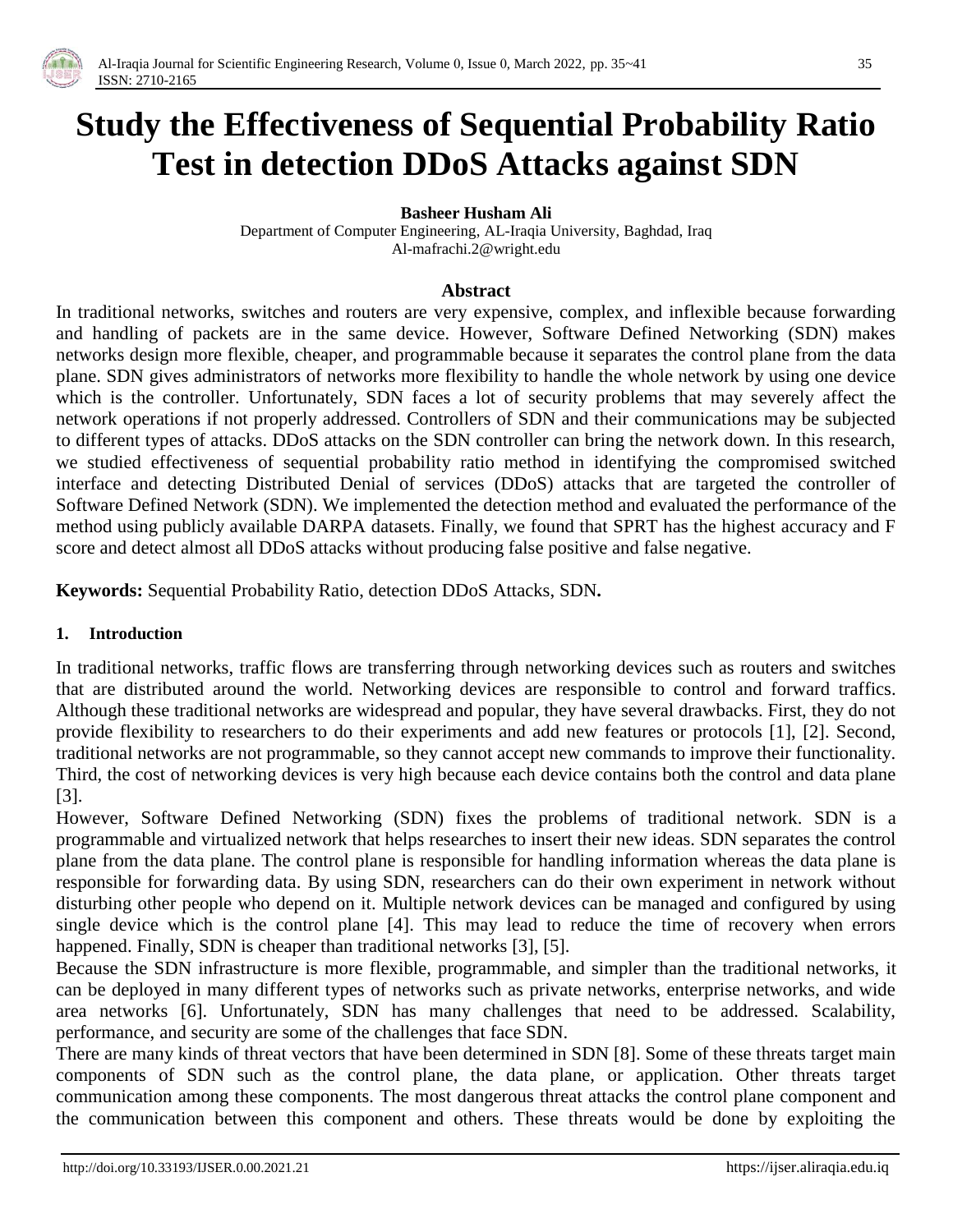

vulnerabilities or bugs that exist in the controller or communication protocols. Attackers would be able to control the whole network if they can successfully attack the control plane. Controllers of SDN and their communications are subjected to different types of attacks. The most dangerous one is DDoS attacks because research shows that the controller is a vulnerable target of DDoS attacks such as [1], [9], [6], [10], and [11]. If the controller is brought down, the whole network will be stopped. The paper organizes as the following: SDN architecture explained in section 2. The methodology mentioned in section 3. Finally, section 4 and 5 specified for results and conclusion.

## **2. SDN Architecture**

SDN consists of three main components which are application (application layer), the control plane (control layer), and the data plane (infrastructure layer). Application locates in the upper side, and it contains multiple application logic and Northbound Interfaces (NBIs). The control plane exists in the middle, and it contains NBIs, the control logic, and Control-Data-Plane-Interfaces (CDPIs). Finally, the data plane locates in the bottom of this design, and it contains multiple CDPIs and forwarding engines as illustrated in figure 1.



<sup>+</sup> indicates one or more instances \* indicates zero or more instances

Figure 1: SDN components with management [12]

The NBIs help application plane to communicate with the control plane. Application send down their network requirements to the controller while the control plane send up its desired network behavior, statistics, and events to provide application with abstract view of the whole networks. However, the southbound interfaces or (CDPIs) help network elements that exist in the infrastructure plane to communicate with the control plane. The data plane transfers its statistics, reports, events, and notifications up to the control plane. The control plane sends down its network requirements to the network elements that exist in the data plane, and the data plane obeys rules of control plane [12].

In the right side of the design as shown in figure 1, management and admin component are responsible for providing static tasks to all planes that include the control plane, the data plane, and application. The services agreement and contracts (SLAs) will be configured in the last component which is application plane [12]. Finally, this design also has several agents and coordinators that are spread in the data plane and control plane. These agents and coordinators are responsible to set up the isolation and sharing configuration between the data plane and control plane [7].

The SDN also faces the DoS and/or DDoS attacks. The DDoS attacks happen when compromised host targets single system by sending flood of unnecessary traffics (large number of new low-rate packets). The main goal of this attack is to decrease system availability and prevent legitimate users from accessing available services. If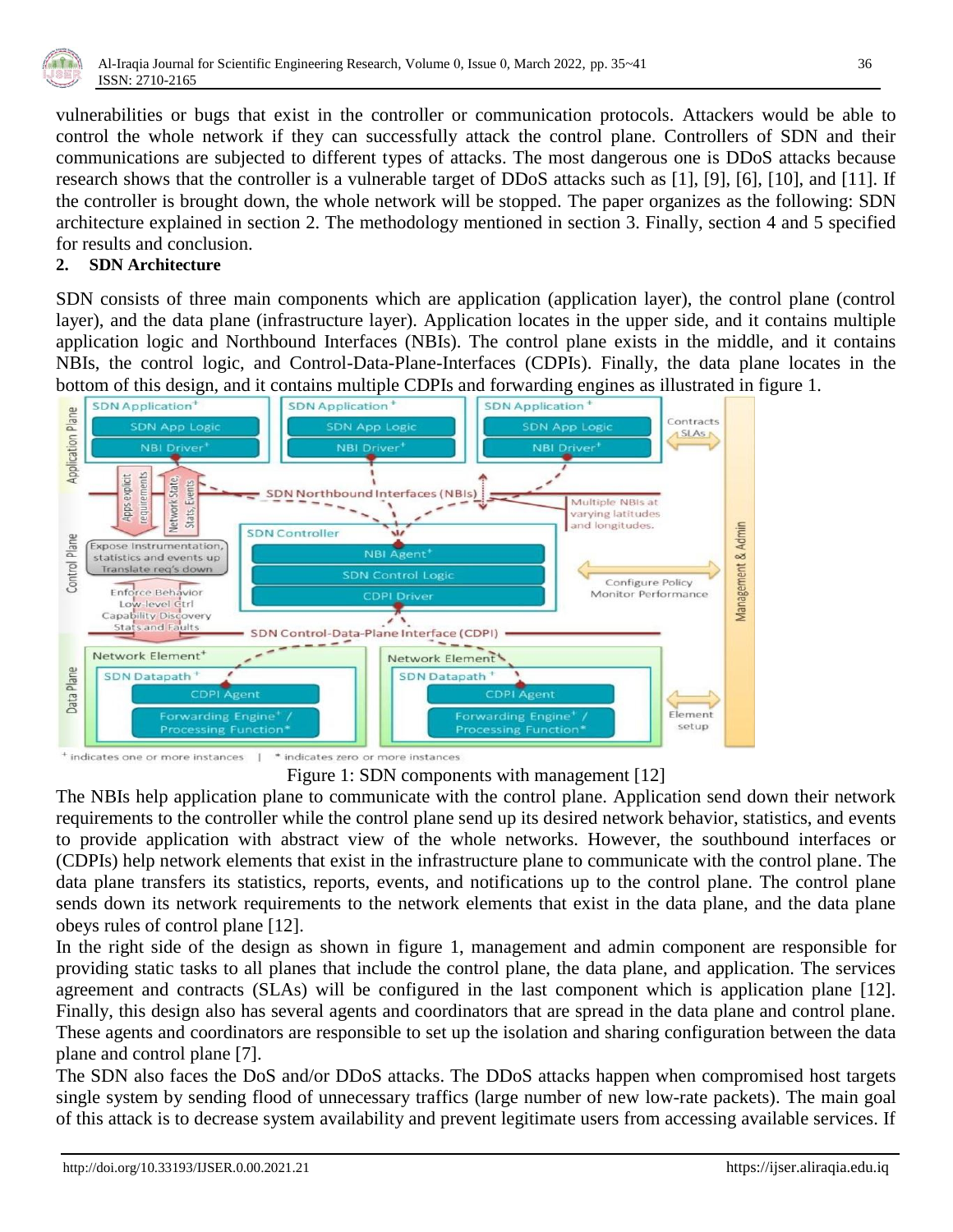

attackers use many hosts instead of only one to target single system which is the controller, this is called DDoS attacks. DDoS has harmful consequences on the controller of the SDN. For example, businessmen who are offering online services can loss large amount of money if attackers can carry out DDoS successfully against these services [13]. Portsweep, neptune, and smurf are some kind of the DDoS attacks that are used to implement the method.

## **3. Methodology**

This section explains flow classifications in the first part. In the second part, it depicts algorithms that are used to identify the compromised switch interfaces and detect DDoS attacks against the controller in the SDN.

## **3.1 Flow Classification**

Flows are sequence of packets that share same characteristics. These characteristics could be (source IP address, destination IP address, source port number, destination port number, and/or protocol type). All of these information can be extracted from header of each packet. Flows of TCP and UDP based protocols might be these five tuples. However, flows of ICMP protocol could be grouping all packets that have same source IP address, destination IP address, and protocol type because ICMP packets do not have port numbers in their header.

The main aim of classification is to identify DDoS attacks by classifying these flows to either low-traffic flows (malicious flows) or normal flows. Let consider  $(F_0^i)$ , where (o) is a sequence observations of different flows (F) that injected an interface (i) of the SDN switch.  $(F_0^i)$  is low flow if total number of packets within this flow is lower than or equal to certain threshold. However,  $(F_0^i)$  is normal flow if total number of packets within this flow is larger than that threshold. The  $(F_o^i)$  can be defined as follow [6]:

 $(F_o^i) = \begin{cases} 1, & \text{if number of packets} \leq \text{Threshold} \\ 0, & \text{if number of packets} > \text{Threshold} \end{cases}$  (1)

## **3.2 SPRT Detection**

SPRT is the first algorithm that was developed by Wald, and it is a specific [sequential hypothesis test](https://en.wikipedia.org/wiki/Sequential_analysis) based on mathematical calculation [14]. It uses two hypothesizes which are H0 and H1. H0 means that interface is normal whereas H1 means that interface of switch is compromised. The compromised interface (H1) is injected by large number of low-traffic flows whereas normal interface is injected by large number of normal flows.

In reality, detection process produces two types of error which are false positive and false negative. False positive error is benign interfaces (H0) that are falsely identified as compromised interfaces (H1). False negative error is the compromised interfaces (H1) that are falsely identified as benign interfaces (H0). To avoid these two types of errors, value of false positive error should not exceed a specified value of  $(\alpha)$ , and value of false negative error should not exceed a specified value of  $(\beta)$ .

In [6], SPRT was used to decide whether the interface (i) is compromised or not by considering a sequence of (n) which is observation of normal and compromise flows  $(F_0^i)$  where (o) is the series of observation  $(o=1, 2, 3, \ldots, n)$ . These sequences of flows observation are obtained from the first stage which is flow classification. According to SPRT method,  $(D_n^i)$  is a detection function that can be defined as a log-likelihood ratio of (n) flows observation, whether they are normal flow or low-traffic flow, for certain interface (i).

Now, the value of  $D_n^i$  compares each time with the upper threshold (A) and lower threshold (B). If value of  $D_n^i$ is smaller or equal to (B), then the interface (i) is H0 and terminate the test. If value of  $D_n^i$  is larger or equal to (A), then the interface (i) is H1 and terminate test. Otherwise, monitor will continue with additional observation. The value of  $(A)$  and  $(B)$  can be calculated as shown in equation  $(2)$   $[6]$ ,  $[14]$ :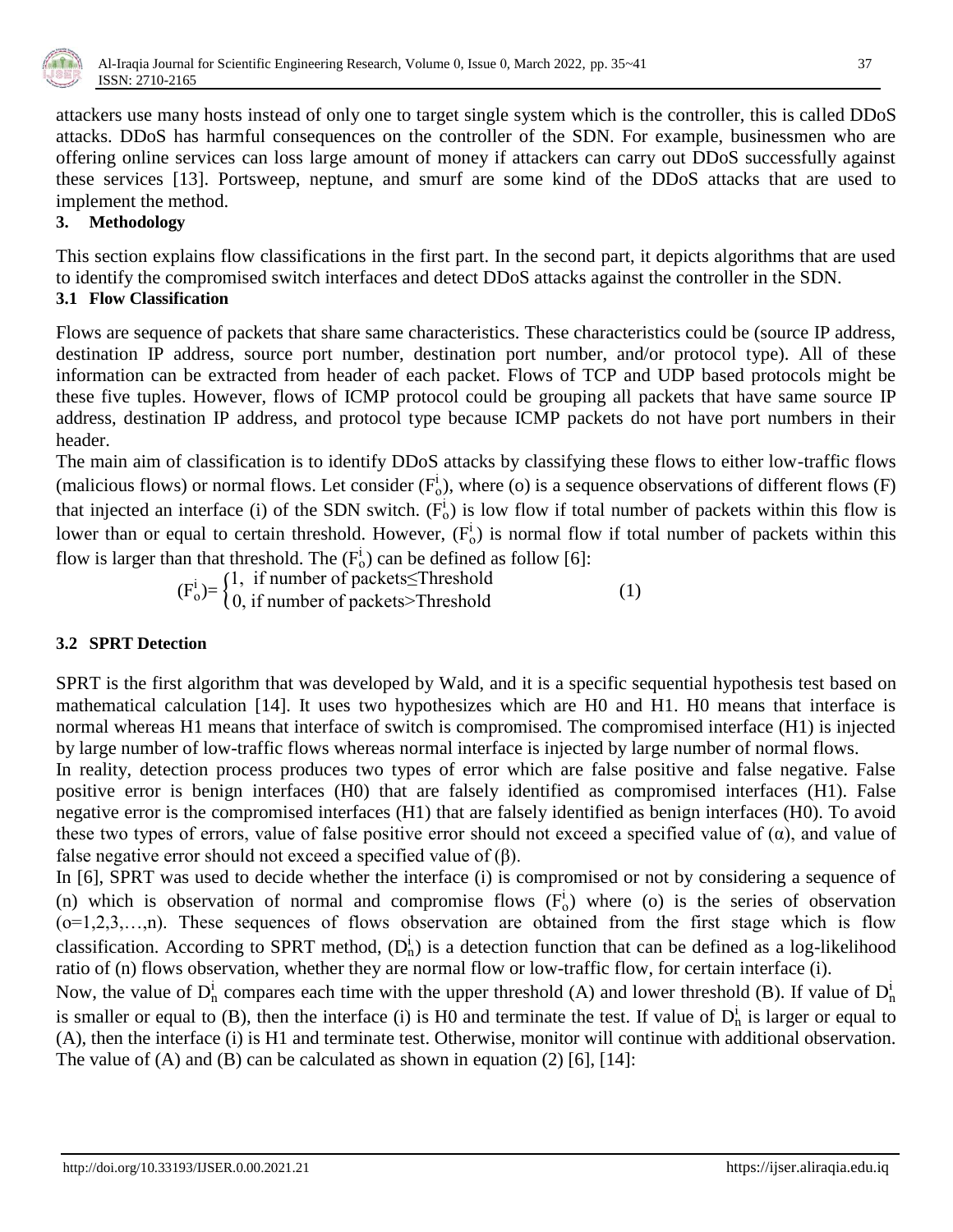

$$
\begin{cases} A = \ln \frac{\beta}{(1-\alpha)} \\ B = \ln \frac{(1-\beta)}{\alpha} \end{cases}
$$
 (2)

## **4. Results**

We used (07/03/1998) dataset that is available in [15] to evaluate this method. It has almost one million packets as shown in table 1.

## **4.1 Flow Classification Result:**

These packets can be grouped to (256055) flows. The datasets that were captured during 1998 has one router that has one interface which is " $00:00:00:00:04:41:BC$ ". Therefore, we need to get only these flows that are injected to this interface, which is considered as SDN switch in our case. We got (250551) flows that have this MAC address as destination in their first packet as shown in figure 2.



Figure 2: All Flows that have 00:00:0C:04:41:BC as Destination Address in the First Packet of each Flow for (07/03/1998) Dataset

Table 1: Statistics of Classification Flows phase for 1998 Dataset

| Dataset   | Number    | Number       |                                       |                                       | Number of all   Number of low   Number of normal                            |  |
|-----------|-----------|--------------|---------------------------------------|---------------------------------------|-----------------------------------------------------------------------------|--|
| name      | all<br>of | of all       |                                       | flows that have flows that have flows | that<br>have                                                                |  |
|           | packets   | <b>Flows</b> |                                       |                                       | $00:00:00:04:41:$ $00:00:00:00:441:B$ $00:10:7B:38:46:32$                   |  |
|           | in each   |              | BC.                                   |                                       | as $ C $ as destination as destination in the                               |  |
|           | dataset   |              |                                       |                                       | destination in the $\vert$ in the first packet $\vert$ first packet of each |  |
|           |           |              | first packet of $\sigma$ of each flow |                                       | flow                                                                        |  |
|           |           |              | each flow                             |                                       |                                                                             |  |
| 07/03/199 | 1194920   | 256055       | 250551                                | 243730                                | 6821                                                                        |  |
| 8         |           |              |                                       |                                       |                                                                             |  |
|           |           |              |                                       |                                       |                                                                             |  |

There are many new low-traffic flows starting to occur at different time stamp for this dataset as mentioned in DARPA website and shown in figure 3. First, portsweep attack generated low flow starting at 11:46:39. Another attack which is neptune also produced many new flows at 17:27:07. Finally, at 18:00:15, smurf attack has started to occur as shown in figure below.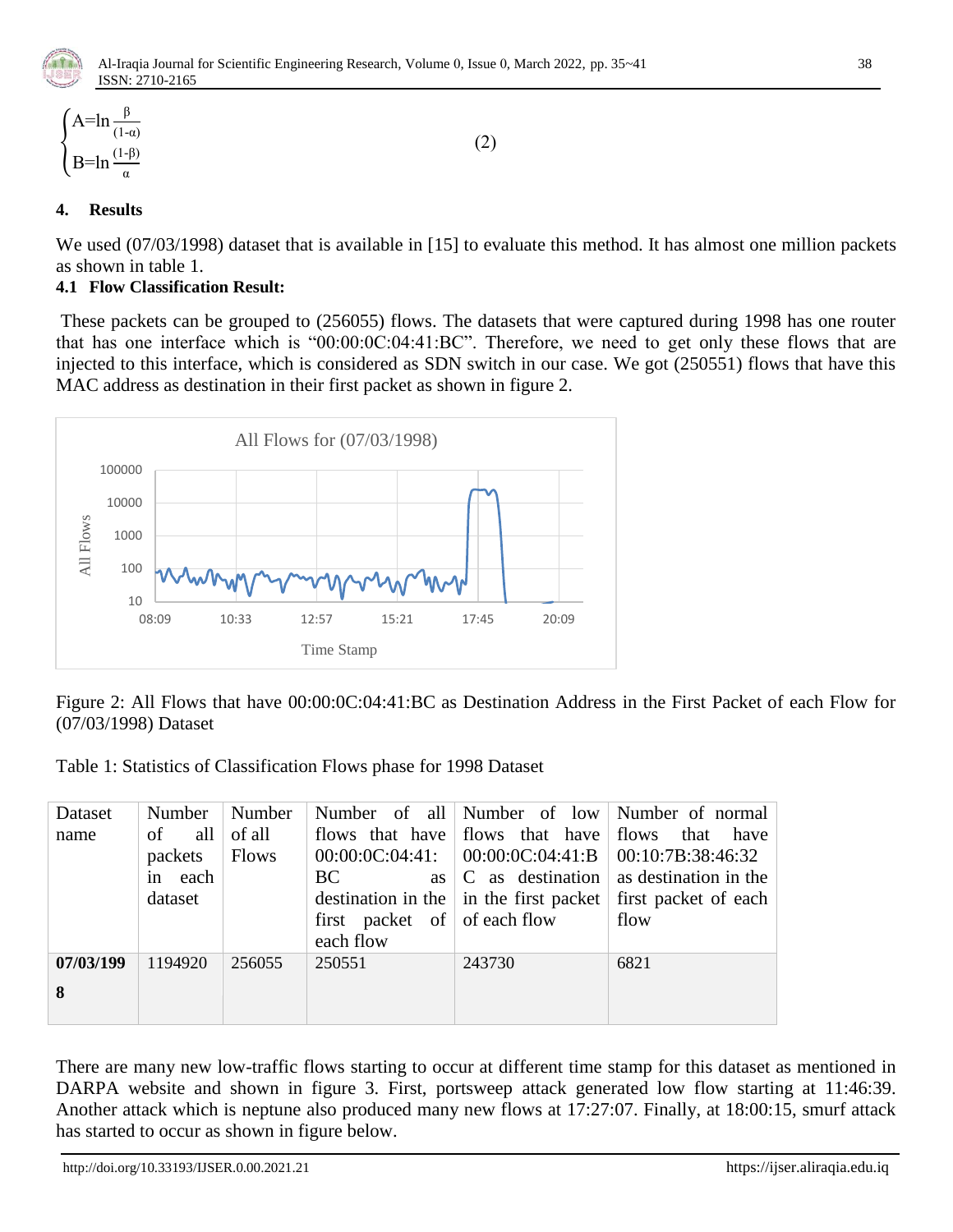



Figure 3: Low-Traffic Flows that have 00:00:0C:04:41:BC as Destination Address in the First Packet of each Flow for (07/03/1998) Dataset

#### **4.2 Results of Detection Algorithm**

For this dataset, there are three attacks which are "portsweep", "neptune", and "smurf" that were started to occur at " $11:46:39$ ", " $17:27:07$ ", and " $18:00:15$ " respectively as shown in figure 3. SPRT detected "neptune" and "smurf" attack because they were generated many new low-traffic flows. SPRT can decide that interface is compromised after observing 6 continuous low-traffic flows which are considered to be as a minimum number of observations whereas the maximum number of observations was 62. However, the minimum number of normal flows that are required to decide that switch interface is normal in this dataset is 10 whereas maximum number is 40.

On other hands, SPRT method was not able to detect "portsweep" attack although this attack produced lowtraffic flows. This attack produces one low-traffic flow that was coming from a port which is 1234 toward a port from a group of 1-100 port every three minutes. This is like a DoS attack when an attacker attacks multiple machines from single machine. There are many flows were generated every three minutes, and most of them were normal flows. SPRT was taking its decision based on these normal flows. Thus, SPRT produces false negative and fails to detect attacks when low-traffic flows are distributed over long time periods.

#### **4.3 Evaluation of Detection Method by using Confusion Matrix**

We used confusion matrix that is mentioned in [16] to evaluate and compare all detection method. This matrix depends on four main components which are True Negative (TN), False Positive (FP), False Negative (FN), and True positive (TP). From these elements, many metrics can be computed as shown in Table 2. First of all, we calculated TPR, FPR, TNR, FNR, PPV, FDR, FOR, and NPV. These values were between 0 and 1. The values of TPR, TNR, PPV, and NPV for SPRT method were very closed to 1 and results of FPR, FNR, FOR, and FDR for this detection method were very closed to 0 as shown in Table below. This means this detection method is good. SPRT had also 99% of accuracy and F1 score. Finally, the value of prevalence metric was closed to 1, and this is we would like to get.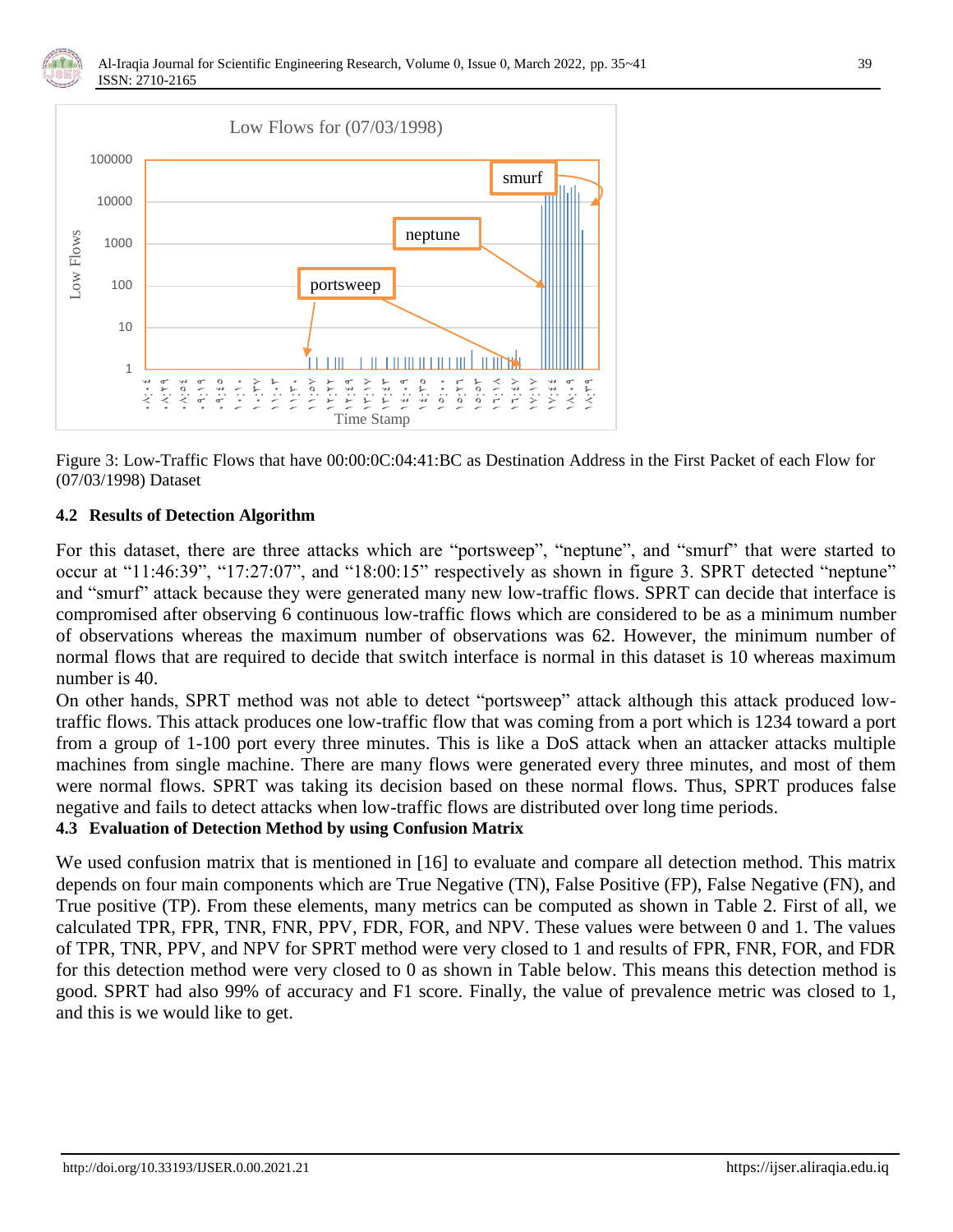

|                 |              | <b>True condition</b>   |                         |                               |                 |
|-----------------|--------------|-------------------------|-------------------------|-------------------------------|-----------------|
|                 | <b>Total</b> | Condition               | Condition               | Prevalence=                   | <b>Accuracy</b> |
|                 | population   | positive=               | $negative=$             | 0.97277                       | $=$             |
|                 | $\equiv$     | 243730                  | 6821                    |                               | 0.99746         |
|                 | 250551       |                         |                         |                               |                 |
|                 | Predicted    | True positive=          | False positive=         | Positive<br>predictive        | False           |
|                 | condition    | 243498                  | 403                     | value(PPV), Precision         | discovery       |
| <b>Predicte</b> | $positive=$  |                         |                         | Ξ                             | $rate =$        |
| d               | 243901       |                         |                         | 0.9983                        | 0.00165         |
| condition       | Predicted    | False negative=         | True negative=          | False omission rate $=$       | <b>Negative</b> |
|                 | condition    | 232                     | 6418                    | 0.03488                       | predictive      |
|                 | $negative =$ |                         |                         |                               | $value =$       |
|                 | 6650         |                         |                         |                               | 0.9651          |
|                 |              | positive<br><b>True</b> | positive<br>False       | Positive<br>likelihood        | Diagnostic      |
|                 |              | rate(TPR), Recal        | rate (FPR), Fall-       | ratio $(LR+)$ =               | odds            |
|                 |              |                         | $out =$                 | 16.909                        | $ratio =$       |
|                 |              | $Sensitivity=$          | 0.05908                 |                               | 16714           |
|                 |              | 0.99904                 |                         |                               |                 |
|                 |              | False<br>negative       | <b>True</b><br>negative | likelihood<br><b>Negative</b> | $F1$ score $=$  |
|                 |              | $(FNR)$ ,<br>rate       | rate (TNR),             | <u>ratio</u> (LR-)=           | 0.9986          |
|                 |              | Miss rate=              | Specificity (SPC)       | 0.00101                       |                 |
|                 |              | 9.51872E-4              | Ξ                       |                               |                 |
|                 |              |                         | 0.94091                 |                               |                 |

Table 2: Confusion Matrix Results

#### **5. Conclusion**

The SDN makes networks design more flexible, cheaper, and programmable because it separates the control plane from the data plane. The SDN gives administrators of networks more flexibility to handle the whole network by using one device which is the controller. Unfortunately, the controller of the SDN faces the dangers of DDoS attacks. Attackers trigger their switches to generate large number of new low-rate packets toward controller. DDoS attacks can reduce system availability and bring the network down.

We conducted a study to discover the effectiveness of SPRT method in detection DDoS attacks against controller of SDN and identifying compromised switch interfaces. Because attackers generated new and lowtraffic flows, flows were classified to either low-traffic flows or normal flows. Results of classification were as an input for SPRT method. DARPA dataset were used to evaluate the method. We used confusion matrix to evaluate the method. Finally, we found that this method had 99% of accuracy and F1 score.

#### **REFERENCES**

[1] B. Raghavan et al., "Software-defined internet architecture: Decoupling architecture from infrastructure," Proc. 11th ACM Workshop Hot Topics Netw., p. 43–48, 2012.

[2] D. Kreutz et al., "Software-Defined Networking: A Comprehensive Survey," Proceedings of the IEEE, vol. 103, no. 1, pp. 14-76, 2015.

[3] S. Sakir et al., "Are we ready for SDN? Implementation challenges for software-defined networks," IEEE Communications Magazine, pp. 36-43, 2013.